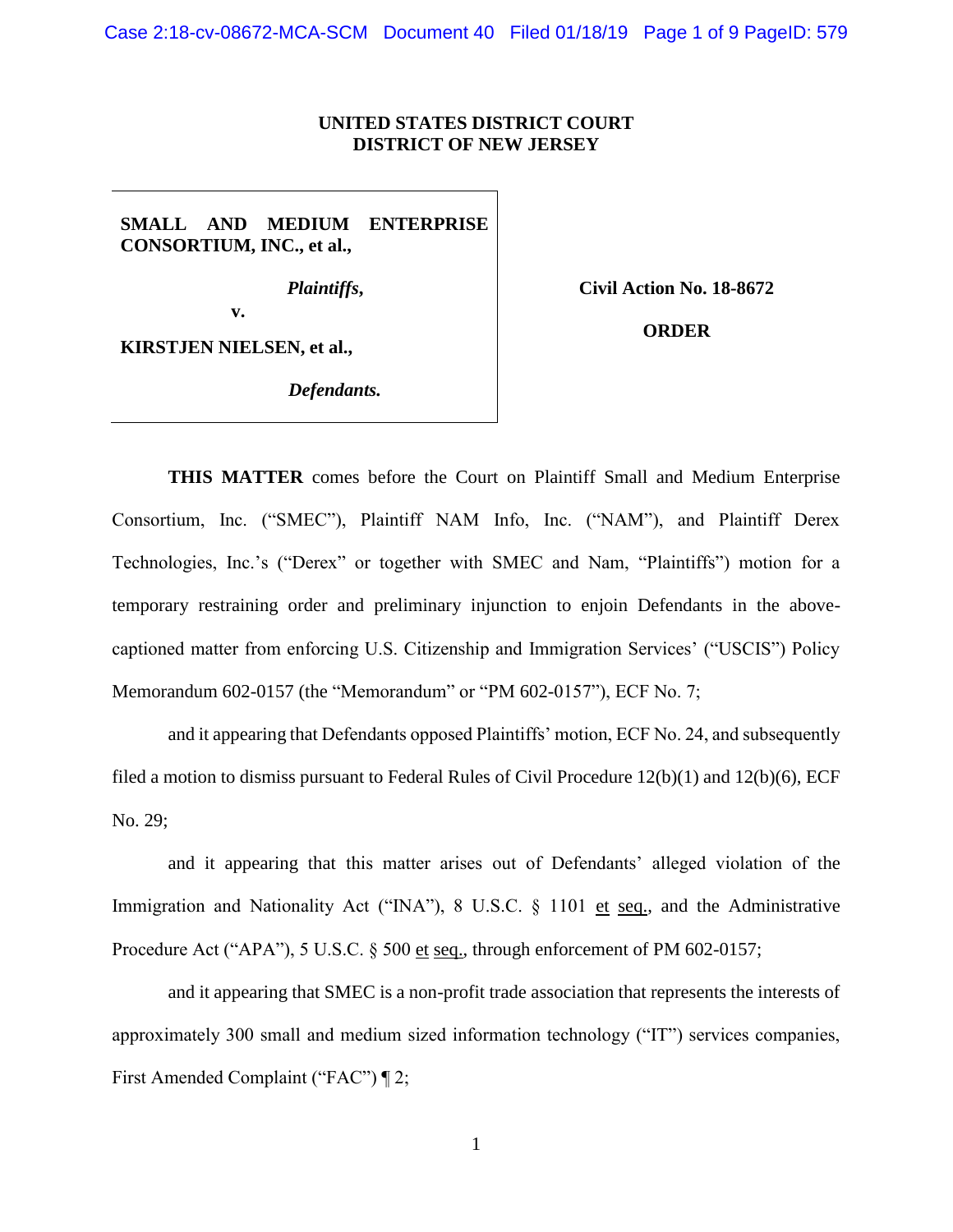and it appearing that SMEC member companies sponsor foreign workers for H-1B visas and often place them at third-party worksites, id.;

and it appearing that NAM and Derex are IT service providers that also allegedly rely on the H-1B visa program to fulfill their contractual obligations at third-party worksites, id. ¶¶ 3–4;

and it appearing that Plaintiffs allege that PM 602-0157, issued on February 22, 2018, imposes new evidentiary burdens on employers who place H-1B employees at third-party worksites, id. at ¶¶ 48, 51–53;

and it appearing that Plaintiffs allege that they will lose existing H-1B workers and will be unable to hire sufficient new employees to meet their contractual obligations due to PM 602- 0157's requirements, id. ¶¶ 2–4;

and it appearing that Plaintiffs bring the following challenges to two separate regulations and PM 602-0157 in their FAC: (1) a facial challenge to 8 C.F.R. § 214.2(h)(4)(ii) as ultra vires and violative of the APA, FAC ¶¶ 104–16; (2) a challenge to PM 602-0157 as unlawful because it contradicts existing legislative rules, requires gap filling, and creates legal burdens, id. ¶¶ 117–31; and (3) a facial challenge to 8 C.F.R. § 214.2(h)(2)(i)(B) as ultra vires and violative of the APA, id. ¶¶ 132–42;

and it appearing that Plaintiffs seek a temporary restraining order and preliminary injunction enjoining enforcement of PM 602-0157 and for "preservation of the status quo while the merits of the cause are explored through litigation," ECF No. 7.1 at 10 (internal quotation marks omitted);

and it appearing that in considering whether to grant a preliminary injunction or temporary restraining order, courts consider: "(1) whether the movant has a reasonable probability of success on the merits; (2) whether the movant will be irreparably harmed by denying the injunction; (3)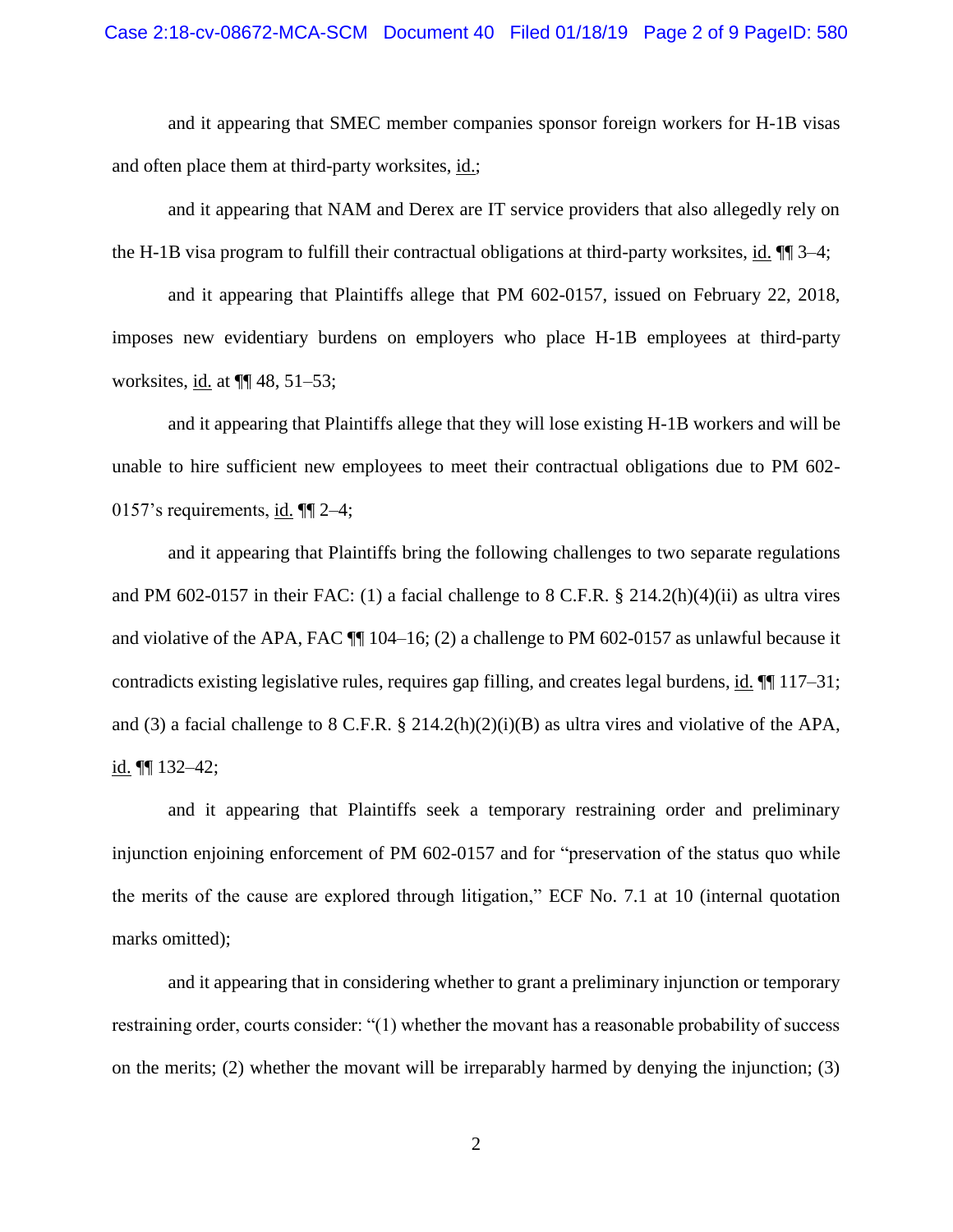whether there will be greater harm to the nonmoving party if the injunction is granted; and (4) whether granting the injunction is in the public interest," Highmark, Inc. v. UPMC Health Plan, Inc., 276 F.3d 160, 171 (3d Cir. 2001); see also Reilly v. City of Harrisburg, 858 F.3d 173, 179 (3d Cir. 2017) (explaining that a movant must satisfy the first two "gateway factors" before a court considers the remaining two);

and it appearing that to satisfy the second element, plaintiffs must make "a clear showing of immediate irreparable injury," Cont'l Grp., Inc. v. Amoco Chems. Corp., 614 F.2d 351, 359 (3d Cir. 1980), "which cannot be redressed by a legal or equitable remedy following trial," Instant Air Freight Co. v. C.F. Air Freight, Inc., 882 F.2d 797, 801 (3d Cir. 1989);

and it appearing that Plaintiffs allege that absent a preliminary injunction, they will lose their ability to compete for new work, which will destroy their business models, damage their reputations, and lead to a loss of good will, see ECF No. 7.1 at 46–48; see also FAC ¶¶ 2–4, 66, 74–77, 87, 92, 97–98, 101–03;

and it appearing that Plaintiffs' allegations relate to future harms that are either too speculative, Adams v. Freedom Forge Corp., 204 F.3d 475, 488 (3d Cir. 2000) ("[T]he risk of irreparable harm must not be speculative."); see also Spacemax Intern. LLC v. Core Health  $\&$ Fitness, LLC, No. 2:13-4015-CCC-JAD, 2013 WL 5817168, at \*2 (D.N.J. Oct. 28, 2013) (noting that merely pleading the likely loss of market share and goodwill is insufficient to demonstrate irreparable harm), or too remote in time support injunctive relief, see Macchione v. Coordinator Adm'r in Washington, D.C., 591 F. App'x 48, 49–50 (3d Cir. 2014);

<sup>1</sup> Plaintiffs provide the Court with evidence of one extension denial, ECF No. 7.2 at 14–22, one request for evidence, id. at 23–26, and one petition amendment denial, id. 27–29. However, the Court was also made aware that both NAM and Derex have each had two H-1B petitions approved since PM 602-0157's issuance. See ECF No. 29.1 at 13 n.9. Though the Court recognizes that "the possibility of Plaintiff[s'] business[es] failing, even if remote, would be detrimental to all parties concerned," Plaintiffs' apparent ability to have at least some success with its H-1B petitions "raises doubts about the immediacy of the harm and whether any such harm would truly be irreparable." EUSA-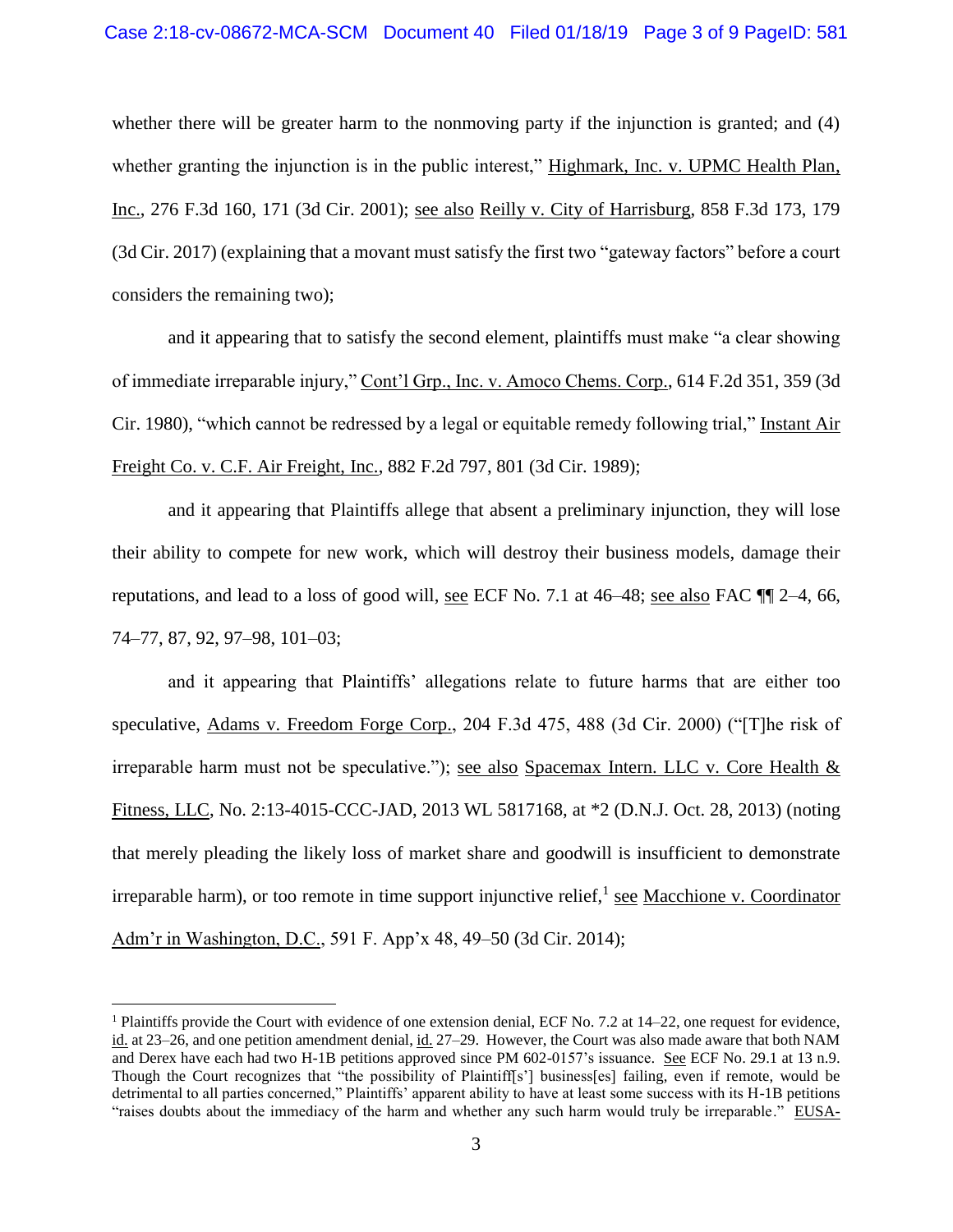and it appearing that therefore, Plaintiffs are not entitled to a preliminary injunction or temporary restraining order because Plaintiffs fail to make a clear showing of irreparable harm, see, e.g., Ace American Ins. Co. v. Wachovia Ins. Agency Inc., 306 F. App'x 727, 731 (3d Cir. 2009);

and it appearing that Defendants move to dismiss Plaintiffs' claims on the grounds that: (1) Plaintiffs lack constitutional standing; (2) the statute of limitations bars Plaintiffs' Counts I and III; and (3) Plaintiffs fail to allege a final agency action as required under the APA, Defs.' Br. at 27–46;

and it appearing that Defendants first argue that Plaintiffs' FAC should be dismissed pursuant to Federal Rule of Civil Procedure  $12(b)(1)^2$  for lack of standing because Plaintiffs' allegations only relate to possible future harms, Defs.' Br. at 27–30;

and it appearing that to bring suit under the APA, plaintiffs must have both constitutional and prudential<sup>3</sup> standing, see Bennett v. Spear, 520 U.S. 154, 161–62 (1997);

and it appearing that to satisfy the "case" or "controversy" requirement of Article III of the U.S. Constitution, plaintiffs must show that: (1) they have "suffered an injury in fact"; (2) "that is

Allied Acquisition Corp. v. Teamsters Pension Trust Fund of Phila. & Vicinity, No. 11-3181 (JBS-AMD), 2011 WL 3651315, at \*11 (D.N.J. Aug. 18, 2011).

<sup>&</sup>lt;sup>2</sup> To determine how the pleading must be reviewed, a district court must first decide whether the defendant's  $12(b)(1)$ motion presents a facial or factual attack. See Constitution Party of Pa. v. Aichele, 757 F.3d 347, 357 (3d Cir. 2014). A facial attack challenges subject matter jurisdiction "without disputing the facts alleged in the complaint, and it requires the court to 'consider the allegations of the complaint as true.'" Davis v. Wells Fargo, 824 F.3d 333, 346 (3d Cir. 2016) (quoting Petruska v. Gannon Univ., 462 F.3d 294, 302 n.3 (3d Cir. 2006)). In contrast, a factual attack challenges the factual allegations in the complaint, either through the filing of an answer or otherwise presenting competing facts. Id. Here, Defendants do not support their motion with a sworn statement of facts or otherwise present competing facts; rather, Defendants argue that the facts pled do not establish standing. Defendants' motion must therefore be construed as a facial attack. See In re Horizon Healthcare Servs. Inc. Data Breach Litig., 846 F.3d 625, 632 (3d Cir. 2017). Accordingly, in considering Defendants' motion to dismiss, the Court accepts the facts in the FAC as true and draws all reasonable inferences in favor of the nonmoving party. Constitution Party of Pa., 757 F.3d at 358.

<sup>&</sup>lt;sup>3</sup> To satisfy the prudential standing requirement, plaintiffs must "demonstrate that their grievance falls within the zone of interests to be protected or regulated by the statute in question." Maiden Creek Assocs, L.P. v. U.S. Dep't of Transp., 823 F.3d 184, 189 (3d Cir. 2016) (internal quotation marks omitted). Because Defendants do not argue that Plaintiffs' lack prudential standing, the Court need not address this issue here.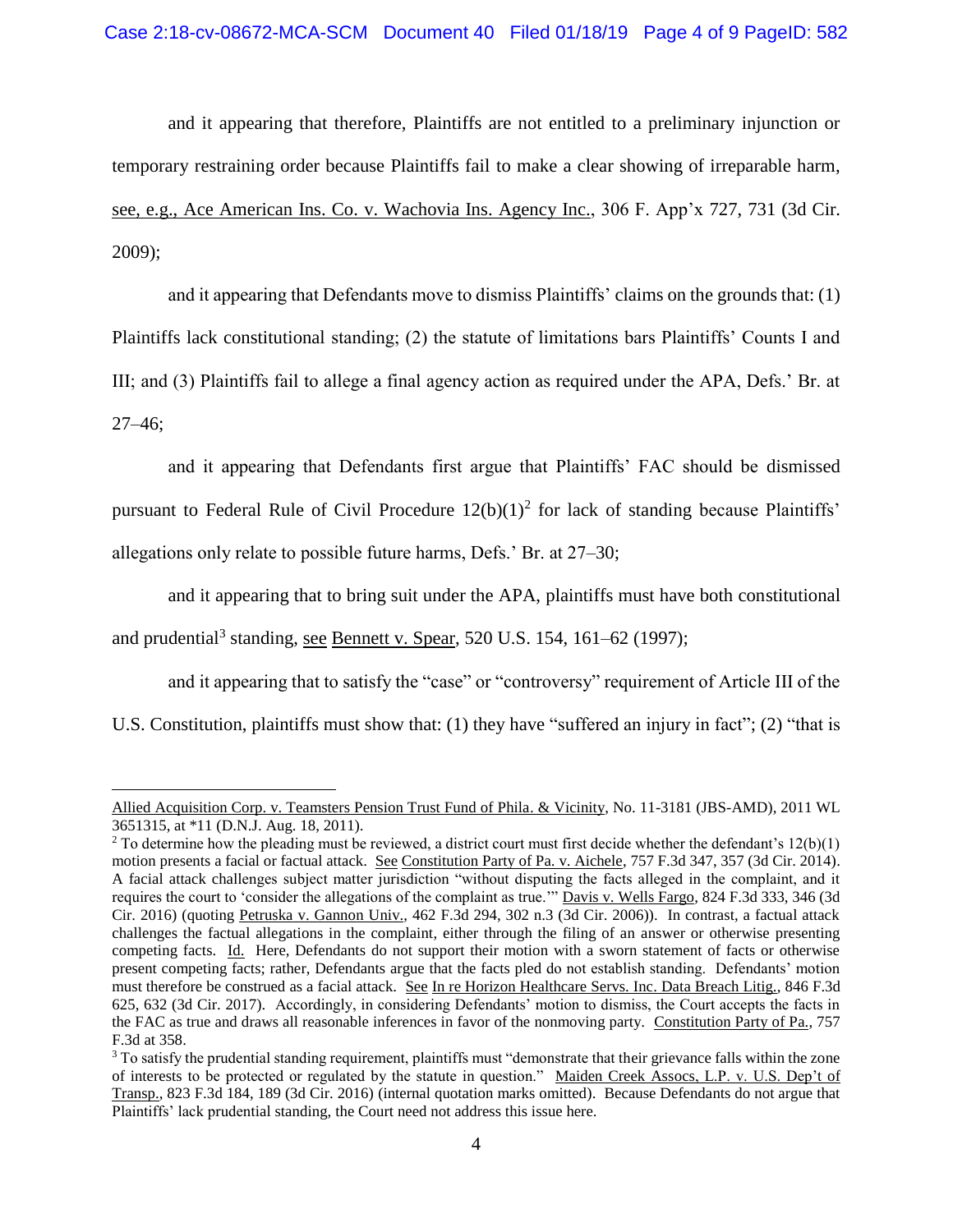fairly traceable to the challenged conduct of the defendant"; and (3) the injury "is likely to be redressed by a favorable decision," Spokeo, Inc. v. Robins, 136 S. Ct. 1540, 1547 (2016);

and it appearing that Plaintiffs plead sufficient facts to establish constitutional standing because the facts pled show that: (1) PM 602-0157's new requirements create additional burdens that cause economic hardship for Plaintiffs and Plaintiffs' members,  $\frac{4}{15}$  see FAC  $\P$  72–73, 79–85, 93–99; (2) their injury is traceable to Defendants' enforcement of PM 602-0157; and (3) their injury is likely to be redressed should this Court find PM 602-0157 and its related regulations unlawful,<sup>5</sup> see Blunt v. Lower Merion Sch. Dist., 767 F.3d 247, 278 (3d Cir. 2014) ("In the context of a motion to dismiss*,* we have held that the '[i]njury-in-fact element is not Mount Everest. The contours of the . . . requirement, while not precisely defined, are very generous, requiring only that claimant allege [ ] some specific, identifiable trifle of injury.'");

and it appearing that Defendants next argue that Plaintiffs' challenges to 8 C.F.R. §  $214.2(h)(4)(ii)$  and  $8$  C.F.R.  $\frac{8}{3}$   $214.2(h)(2)(i)(B)$  are barred by the statute of limitations, Defs.' Br. 30–32;

and it appearing that the statute of limitations for filing a civil claim against the United States is six years after the claim accrues, 28 U.S.C. § 2401; see Pa. Dep't of Pub. Welfare v. U.S. Dep't of Health & Human Servs., 101 F.3d 939, 944–45 (3d Cir. 1996);

<sup>4</sup> Defendants' argument that Plaintiffs' allegations are insufficient to confer standing because they relate solely to "possible future injuries" is unavailing at the motion to dismiss stage. Many of Plaintiffs' allegations relate to the ongoing burden of complying with PM 602-0157's requirements. While it may be shown at a later stage that PM 602- 0157's requirements are not binding, and that therefore, PM 602-0157 does not create additional burdens, the Court cannot reach such a conclusion now. As such, the Court is satisfied that Plaintiffs adequately plead injuries that are "certainly impending," which is sufficient to confer Article III standing. Babbitt v. Farm Workers, 442 U.S. 289, 298 (1979).

<sup>5</sup> Because Plaintiff SMEC is suing on behalf of its members, it must demonstrate that: (1) "its members would otherwise have standing to sue in their own right"; (2) "the interests it seeks to protect are germane to the organization's purpose"; and (3) "neither the claim asserted nor the relief requested requires the participation of individual members in the lawsuit." Hunt v. Wash. State Apple Advert. Comm'n, 432 U.S. 333, 343 (1977). Defendants do not argue that the latter two elements are not adequately pled. Thus, the Court does not address them here. With respect to the first element, the Court finds Plaintiffs' allegations sufficient to confer standing upon SMEC's members in their own right for the reasons previously stated.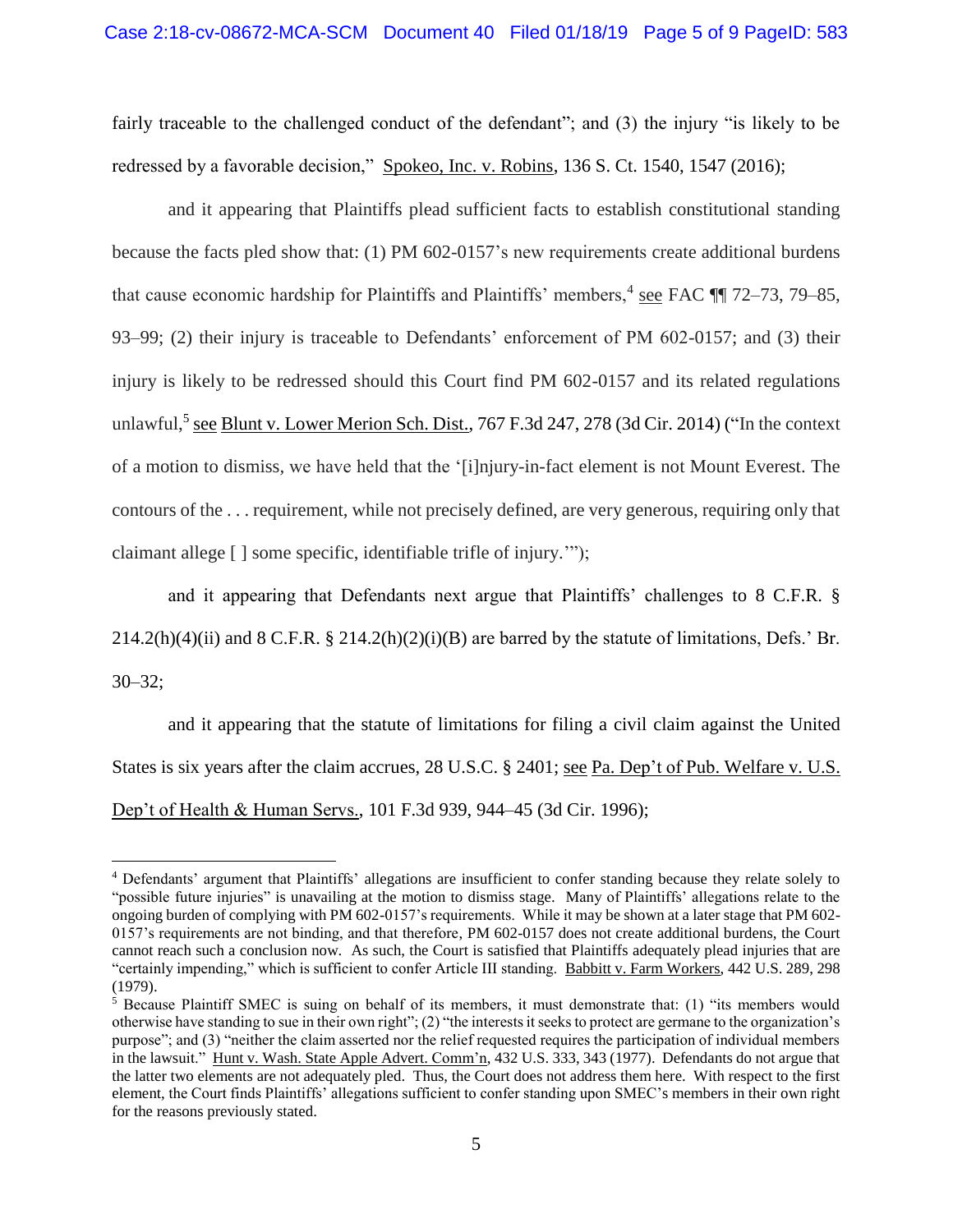## Case 2:18-cv-08672-MCA-SCM Document 40 Filed 01/18/19 Page 6 of 9 PageID: 584

and it appearing that courts in the Third Circuit have found that facial challenges to an agency action accrue at the time the rule was promulgated, but that "[a] fresh limitation period arises . . . when the agency subsequently applies the rule against a party who challenges such application on statutory or constitutional grounds," Custin v. Wirths, 12-910 (KM), 2014 WL 356254, at \* 9 (D.N.J. Jan. 31, 2014); 6

and it appearing that Plaintiffs do not present an as-applied challenge to 8 C.F.R. §  $214.2(h)(4)(ii)$  or 8 C.F.R. §  $214.2(h)(2)(i)(B)$  because Plaintiffs do not allege that either regulation was applied unconstitutionally to them in any specific instance, but rather that the regulations themselves were facially unlawful, see FAC ¶¶ 104–16, 132–42;

and it appearing that therefore, Plaintiffs' challenge to  $\S 214.2(h)(4)(ii)$  accrued when it was promulgated in 1990 and Plaintiffs' challenge to  $\S$  214.2(h)(2)(i)(B) accrued when it was promulgated in 1991, and that the six year statute of limitations has since expired, see ECF No. 29.1 at 32;

and it appearing that Plaintiffs also argue that their challenges are nevertheless timely because Defendants reopened the matter when they issued PM 602-0157 and a new review period is triggered "each time the agency reopens and reconsiders its authority for the regulation," ECF

<sup>&</sup>lt;sup>6</sup> Plaintiffs contend that challenges to the Constitutional or statutory authority of a regulation may be brought at any time, regardless of how old the regulation is. See ECF No. 32 at 19–20 (citing Wind River Mining Corp. v. United States, 946 F.2d at 714–16 (9th Cir. 1991)). As an initial matter, Plaintiffs misconstrue the Ninth Circuit's holding in Wind River. There, the Ninth Circuit held that "a substantive challenge to any agency decision alleging lack of agency authority may be brought within six years of the agency's application of that decision to the specific challenger." Wind River, 946 F.2d at 716. In other words, the Ninth Circuit created an exception to the general statute of limitations rule where a plaintiff presents an as-applied challenge to the regulation. See id. ("The challenge must be brought within six years of the agency's application of the disputed decision to the challenger."). Though the Third Circuit has not explicitly addressed this issue, this Court follows both Wind River and the in-circuit authority that holds that challenges to the Constitutional or statutory authority of a regulation accrue at the time the rule was promulgated, unless the claim presents an as-applied challenge. See Custin, 2014 WL 356254, at \*9. Moreover, Plaintiffs' attempt to distinguish Custin is misguided. Plaintiffs claim that Custin is irrelevant because it involved a procedural or policy challenge to a federal regulation. See ECF No. 32 at 23–24. The plaintiff in Custin, however, challenged the Constitutional and statutory validity of a federal regulation. See Custin, 2014 WL 356254, at \*9 (finding that plaintiff challenged "the Constitutional and statutory validity of 20 C.F.R. § 615.8(c) on its face," but that laintiff did "not bring an 'as applied' challenge, which might potentially accrue at a later date").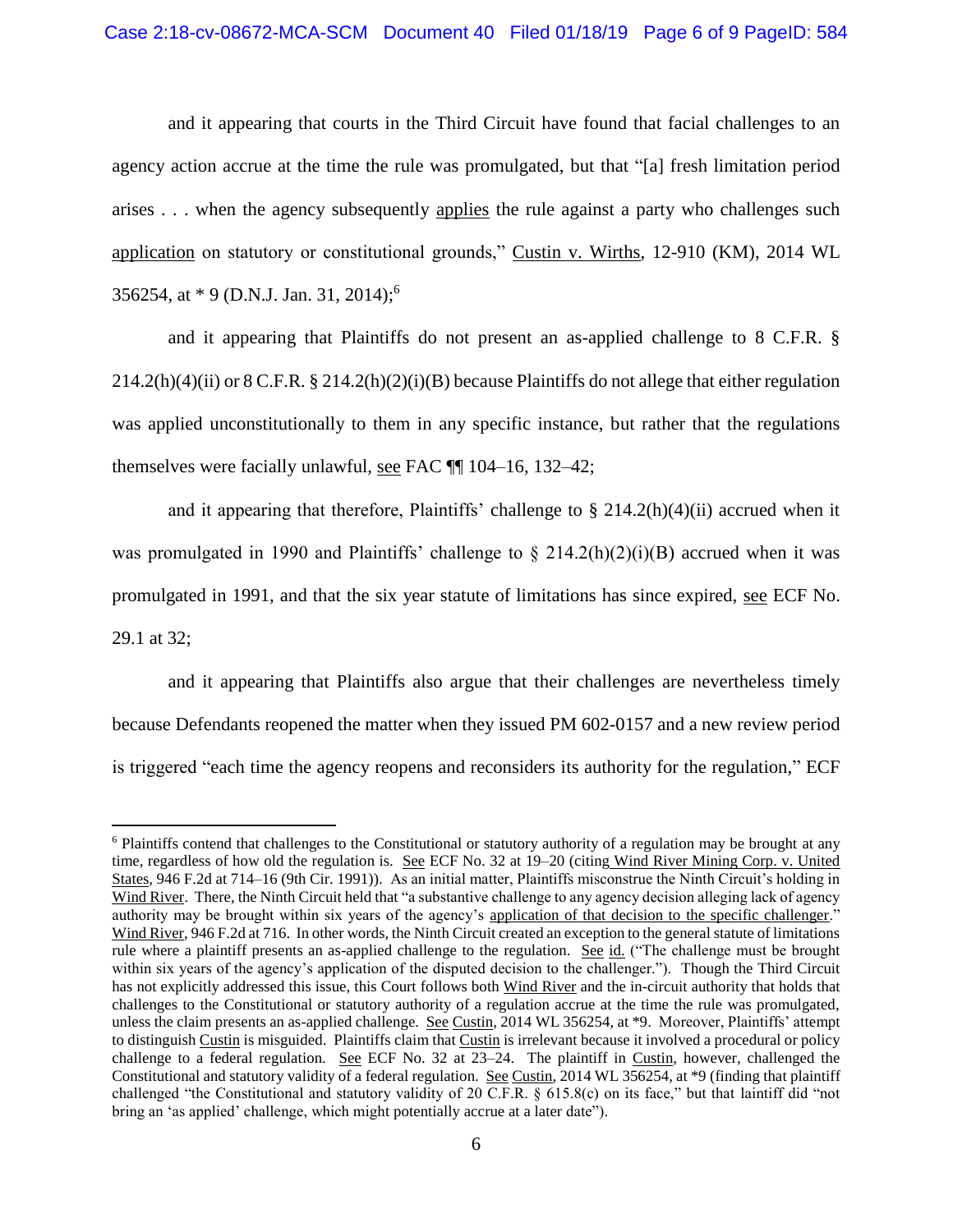No. 32 at 24 (citing Pub. Citizen v. Nuclear Regulatory Comm'n, 901 F.2d 147, 150–51 (D.C. Cir. 1990));

and it appearing that pursuant to the "reopening" or "reopener" doctrine, judicial review of an otherwise stale challenge is permissible where an agency has "undertaken a serious, substantive reconsideration" of its existing rule, Nat'l Min. Ass'n v. U.S. Dep't of Interior, 70 F.3d 1345, 1351 (D.C. Cir. 1995) ("The reopener doctrine allows judicial review where an agency has—either explicitly or implicitly—undertaken to 'reexamine its former choice.'");<sup>7</sup>

and it appearing that Plaintiffs allege that in issuing PM 602-0157, Defendants reexamined 8 C.F.R. § 214.2(h)(4)(ii)'s definition of "employer" and 8 C.F.R. § 214.2(h)(2)(i)(B)'s itinerary requirements because it places "new evidentiary burdens on employers who place H-1B employees at third-party worksites," FAC  $\P$  51; see also id.  $\P$  $\P$  55–65, 104–42;

and it appearing that Plaintiffs have pled facts sufficient to demonstrate that the reopening doctrine applies and that therefore, Plaintiffs' challenges to 8 C.F.R. § 214.2(h)(4)(ii) and 8 C.F.R.  $\S$  214.2(h)(2)(i)(B) are not barred by the statute of limitations;

and it appearing that Defendants next argue that Plaintiffs fail to allege a final agency action as required by the APA, ECF No. 29.1 at 33–46;

and it appearing that an agency action must be final for it to be judicially reviewable, meaning that: (1) the action marks "the consummation of the agency's decisionmaking process it must not be of a merely tentative or interlocutory nature"; and (2) "the action must be one by which rights or obligations have been determined, or from which legal consequences flow,"

<sup>7</sup> The Third Circuit has yet to address the reopening doctrine. However, the Second, Sixth, and Ninth Circuits have followed the D.C. Circuit and adopted its reasoning. See Marks v. Crunch San Diego LLC, 904 F.3d 1041, 1046 (9th Cir. 2018); Central Hudson Gas & Elec. Corp. v. F.E.R.C., 783 F.3d 92, 106 (2d Cir. 2015); Ohio Pub. Interest Research Grp., Inc. v. Whitman, 386 F.3d 792, 800 (6th Cir. 2004). Defendants fail to explain why this Court should not adopt the reasoning of its sister circuits. Accordingly, this Court follows its sister circuits in recognizing the reopening doctrine.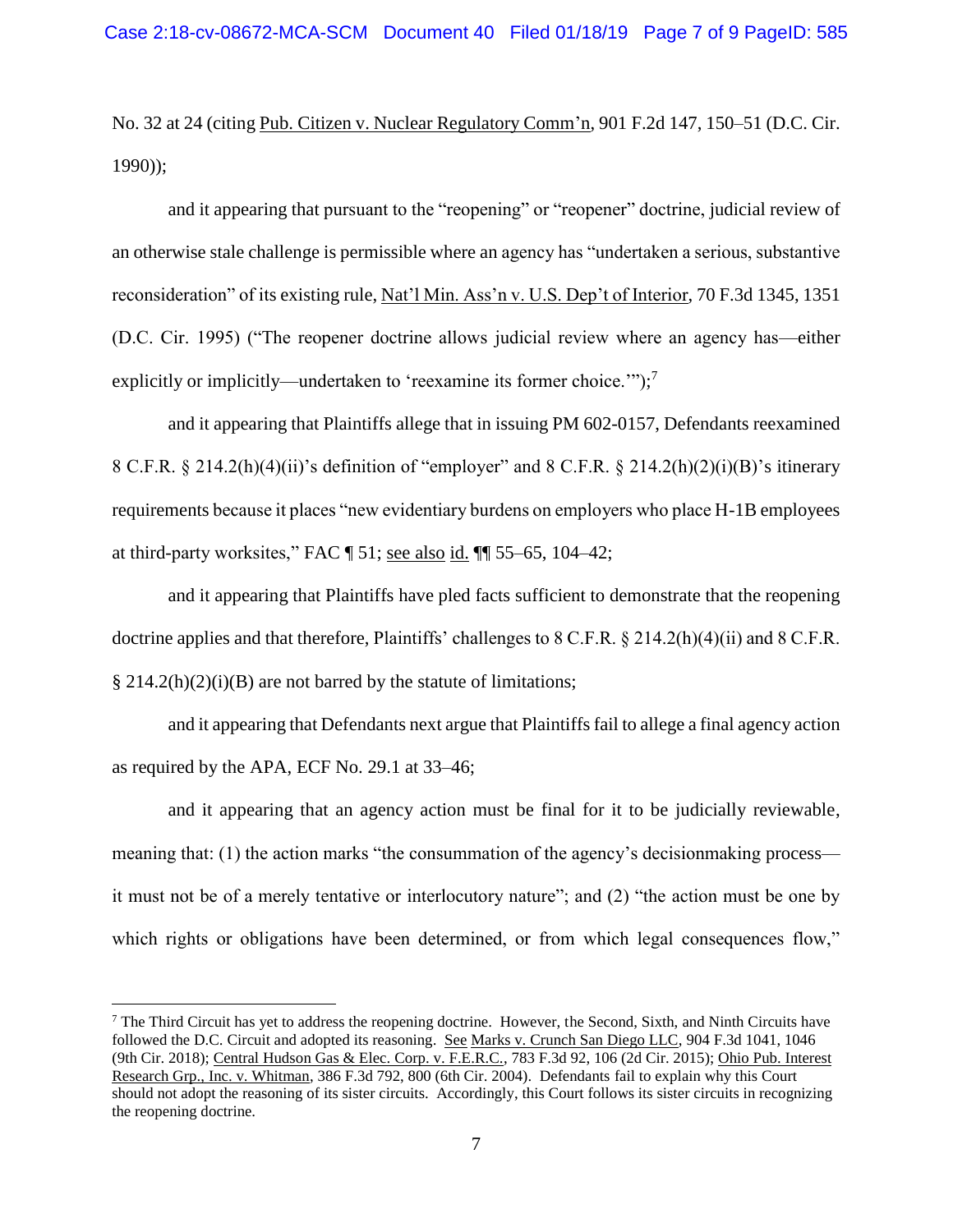Bennett, 520 U.S. at 177–78; see Naik v. Renaud, 947 F. Supp. 2d 464, 471 (D.N.J. 2013) ("If there is no final agency action, a court lacks subject matter jurisdiction."); see also Univ. of Medicine & Dentistry of N.J. v. Corrigan, 347 F.3d 57, 69 (3d Cir. 2003) (listing the following factors as most relevant in assessing finality of an agency action: whether the decision represents the agency's definitive position on the question, whether the decision has the status of law and expectation of immediate compliance, and whether the decision has immediate impact on the daily operations of the party seeking review);

and it appearing that Plaintiffs allege that Defendants are "currently applying" PM 602- 0157's new requirements, FAC ¶ 100; see, e.g., FAC ¶ 53 ("Defendants now require employers who are job contractors [to] file copies of [third party contracts] at the time of filing."), which allegedly impacts Plaintiffs' operations and involves the determination of their rights, see, e.g., id. ¶ 93 ("Defendants' standards for adjudicating H-1B extensions have become wildly unpredictable. Employees who have received multiple extensions for the same position . . . are now being told their position now longer qualifies as a 'specialty occupation.' These extension requests are being denied."); see also id. at ¶¶ 55–65, 72–77, 79;

and it appearing that Plaintiffs therefore adequately allege facts that show that PM 602- 0157 constitutes a final agency action at the motion to dismiss stage;<sup>8</sup>

<sup>8</sup> Defendants also argue that Plaintiffs present "a broad programmatic challenge" to USCIS policy, as opposed to a particular final agency action. ECF No. 29.1 at 41–46; see Lujan v. Nat. Wildlife Fed., 497 U.S. 871, 891 (1990) ("[R]espondents cannot seek wholesale improvement of [a] program by court decree, rather than in the . . . halls of Congress, where programmatic improvements are normally made."). Defendants' argument is unavailing for two reasons. First, Defendants fail to mention the exception to the rule in Lujan: "a substantive rule which as a practical matter requires the plaintiff to adjust his conduct immediately . . . is 'ripe' for review at once[.]" Id. As discussed, Plaintiffs have adequately pled that PM 602-0157 is a substantive rule that requires them to immediately adjust their conduct. Second, even if the exception does not apply, Plaintiffs have not presented a "wholesale" challenge. As the Supreme Court explained in Lujan, agency actions are not ripe for review "until the scope of the controversy has been reduced to more manageable proportions, and its factual components fleshed out, by some concrete action applying the regulation to the claimant's situation in a fashion that harms or threatens him." Id. Here, Plaintiffs have adequately pled that Defendants are currently applying PM 602-0157's requirements to their detriment. This is not a programmatic challenge to the H-1B visa process, but rather, a challenge to the requirements in PM 602-0157 that relate to employers, like Plaintiffs and Plaintiffs' members, who place workers at third-party worksites.